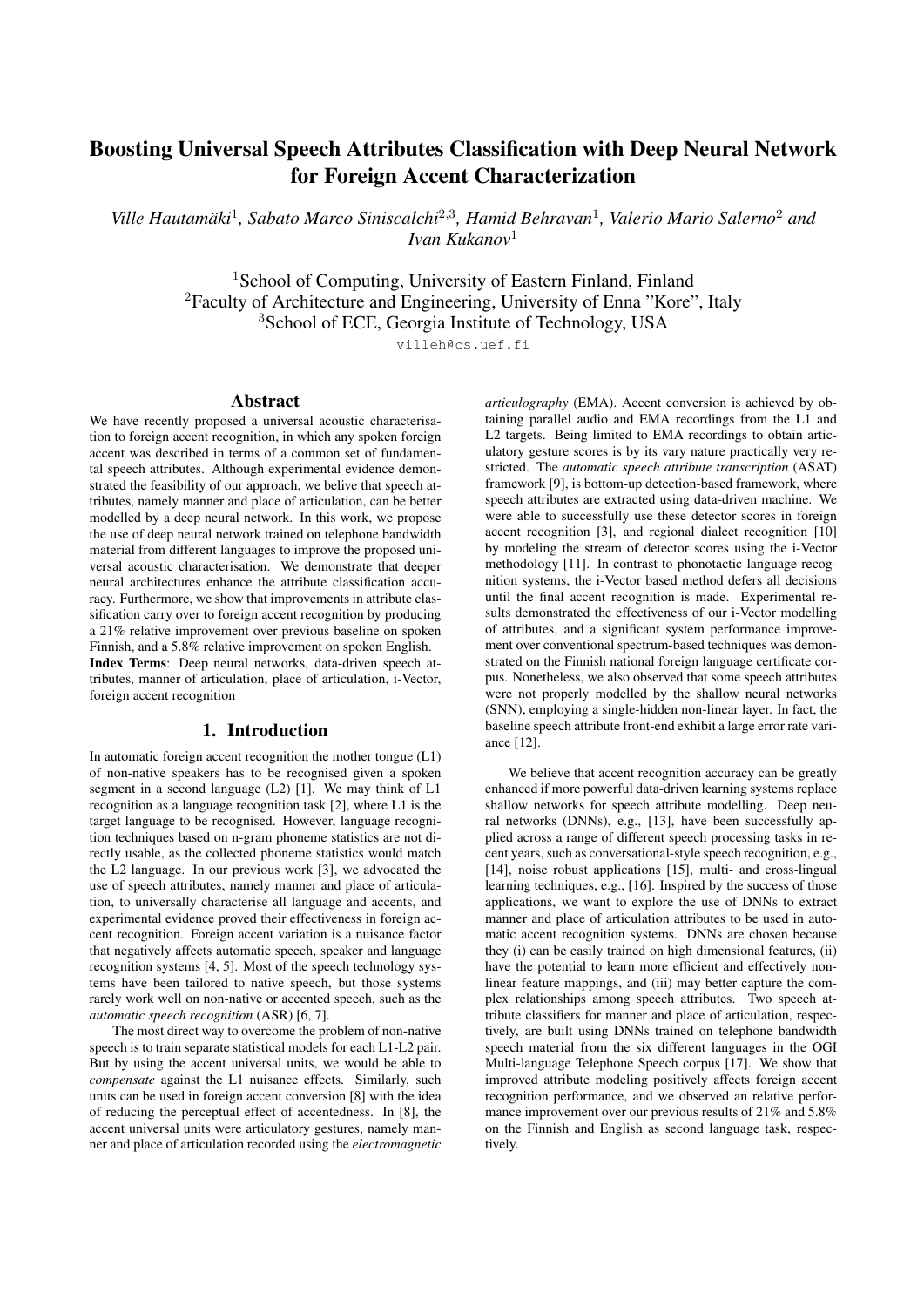

Figure 1: Block diagram of the proposed system. The DNN based attribute detector outputs one feature vector per input frame. We use i-Vector approach with cosine scoring to classify target accents.

### 2. Foreign Accent Recognition System

Figure 1 shows the proposed foreign accent recognition system. The front-end consists of DNN based classifier that generates either manner or place of articulation posterior probabilities. Finally, the sequence of features of a one utterance is compressed into one i-Vector as representative of that utterance.

#### 2.1. Speech attribute extraction

*Manner of articulation* classes, namely, glide, fricative, nasal, stop, and vowel, and *place of articulation* classes, namely coronal, dental, glottal, high, labial, low, mid, palatal, and velar, are the speech attributes used in this work. Speech attributes can be obtained for a particular language and shared across many different languages, and they can thereby be used to derive a universal set of speech units. Furthermore, datasharing across languages at the attribute level is naturally facilitated by the nature of these classes as shown in [18]. In [19], the authors have demonstrated that manner and place of articulation attributes can compactly characterise any spoken language along the same lines as in the ASAT paradigm for ASR [9]. Furthermore, it was shown that off-the-shelf data-driven attribute detectors built to address automatic language identification tasks [18] can be employed without either acoustic adaptation or re-training for characterising speaker accents never observed before [3]. In [3], attribute detectors were built using shallow neural networks, namely single-hidden layer, feedforward neural networks. Here we want to test deeper architectures.

In DNNs, hidden layers are usually constructed by sigmoid units, and the output layer is a softmax layer. The values of the nodes can therefore be expressed as:

$$
\mathbf{x}^{i} = \begin{cases} \mathbf{W}_{1}\mathbf{o}_{t} + \mathbf{b}_{1}, & i = 1 \\ \mathbf{W}_{i}\mathbf{y}^{i-1} + \mathbf{b}_{i}, & i > 1 \end{cases}
$$
 (1)

$$
\mathbf{y}^{i} = \begin{cases} \text{sigmoid}(\mathbf{x}^{i}), & i < L \\ \text{softmax}(\mathbf{x}^{i}), & i = L \end{cases},
$$
 (2)

where  $W_1$ , and  $W_i$  are the weight matrices,  $\mathbf{b}_1$ , and  $\mathbf{b}_i$  are the bias vectors,  $\mathbf{o}_t$  is the input frame at time t, L is the total number of the hidden layers, and both sigmoid and softmax functions are element-wise operations. The vector  $x^i$  corresponds to pre-nonlinearity activations, and  $y^i$  and  $y^L$  are the vectors of neuron outputs at the  $i<sup>th</sup>$  hidden layer and the output layer, respectively. The softmax outputs were considered as an estimate of either manner, or place posterior probability according to the set of attributes that we want to model:

$$
p(C_j|\mathbf{o}_t) = \mathbf{y}_t^L(j) = \frac{\exp(\mathbf{x}_t^L(j))}{\sum_i \exp(\mathbf{x}_t^L(i))},
$$
(3)

where  $C_j$  represents the  $j^{\text{th}}$  manner (or place) and  $\mathbf{y}^L(j)$  is the  $j<sup>th</sup>$  element of  $y<sup>L</sup>$ . The DNN is trained by maximizing the log posterior probability over the training frames. This is equivalent to minimizing the cross-entropy objective function. Let  $X$  be the whole training set, which contains T frames, *i.e.*  $\mathbf{o}_{1:T} \in \mathcal{X}$ , then the loss with respect to  $X$  is given by

$$
\mathcal{L}_{1:T} = -\sum_{t=1}^{T} \sum_{j=1}^{J} \tilde{p}_t(j) \log p(C_j | \mathbf{o}_t), \tag{4}
$$

where  $p(C_i | \mathbf{o}_t)$  is defined in Eq. (3);  $\tilde{p}_t$  is the target probability of frame  $t$ . In real practices of DNN systems, the target probability  $\tilde{p}_t$  is often obtained by a forced alignment with an existing system resulting in only the target entry that is equal to 1. Mini-batch stochastic gradient descent (SGD) [20] was used to update all neural parameters during training. Pre-training was performed to initialise DNN parameters [21].

### 2.2. i-Vector Modeling

The idea behind i-Vector model is that the feature vectors  ${x_1, \ldots, x_N}$ , where N is the number of speech attribute feature vectors, can be compressed into a fixed length vector. All variability, such as accent speaker and channel, are retained in that representation of an utterance. For that reason, i-Vector model is also called *total variability modeling* [11]. It stems from the idea that feature stream can be modeled by *Gaussian mixture model* (GMM) that is adapted by relevance *maximum a posteriori* (MAP) from the *universal background model* (UBM). Then stacking the adapted GMM mean vectors creates a fixed length representation of the utterance. But the dimensionality of the GMM supervector space is very high, easily more than 100000. In the i-Vector model, the utterance dependent supervector M is defined to be [11]:

$$
\mathbf{M} = \mathbf{m} + \mathbf{Tw} + \epsilon,\tag{5}
$$

where m is the utterance independent mean vector, copied from the UBM by stacking the mean vectors,  $T$  is a rectangular low rank matrix and the latent vector w is distributed according to  $\mathcal{N}(\mathbf{0}, \mathbf{I})$ , the T represents the captured variabilities in the supervector space and  $\epsilon$  captures the residual variability. The residual is distributed  $\epsilon \sim \mathcal{N}(0, \Sigma)$ , where  $\Sigma$  is copied directly from the GMM. The T-matrix is estimated from the held-out corpus, typically same as the where UBM is estimated from, via an *expectatiom maximization* (EM) algorithm [22]. The idea of the algorithm is that we infer w, which is the posterior mean, for each training utterance given an estimate of T-matrix and then estimate new T-matrix and so on. The estimation is very CPU intensive, so typically only few, for example five, iterations is used in practice.

#### 2.3. Inter-session Variability Compensation

As the extracted i-Vector contain both within- and between accents variation, we use dimensionality reduction technique to project the i-Vectors onto a space to minimize the within-accent and maximize the between-accent variation. To perform dimensionality reduction, we used *heteroscedastic* linear discriminant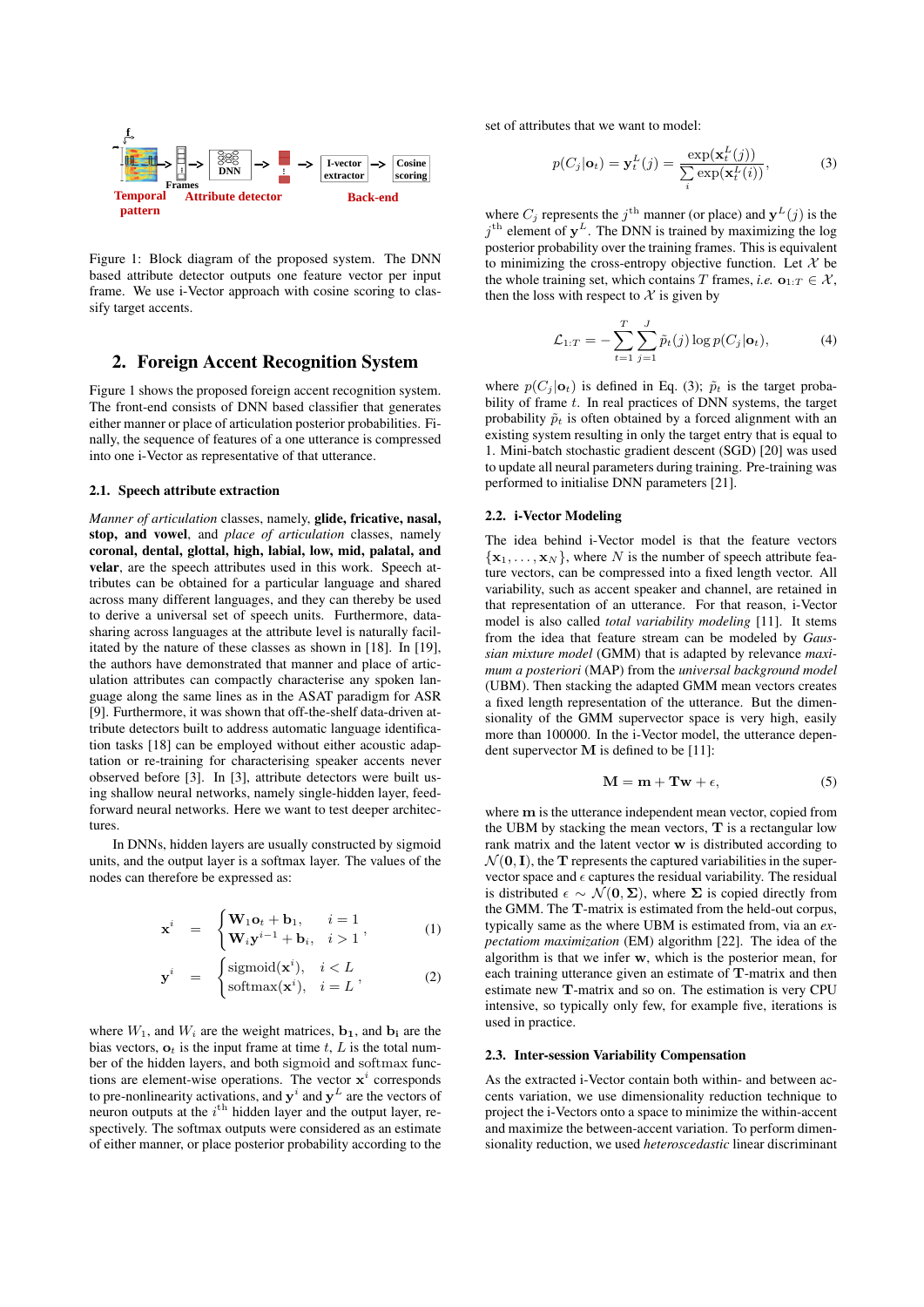Table 1: Manner of articulation accuracies on DNN with one hidden layer and six hidden layers on OGI-TS corpus.

| Attribute | 1 layer | 6 layers |
|-----------|---------|----------|
| fricative | 69.2    | 72.0     |
| glide     | 27.6    | 30.0     |
| nasal     | 75.3    | 76.8     |
| silence   | 92.5    | 92.3     |
| stop      | 72.3    | 75.4     |
| vowel     | 91.4    | 91.6     |
| Total     | 79.2    | 80.1     |
|           |         |          |

Table 2: Place of articulation accuracies on DNN with one hidden layer and six hidden layers on OGI-TS corpus.

| 1 layer | 6 layers |  |  |
|---------|----------|--|--|
| 55.0    | 57.7     |  |  |
| 27.7    | 32.5     |  |  |
| 39.1    | 43.3     |  |  |
| 54.0    | 56.5     |  |  |
| 53.3    | 56.4     |  |  |
| 66.0    | 68.5     |  |  |
| 61.6    | 62.3     |  |  |
| 42.3    | 45.6     |  |  |
| 93.8    | 93.4     |  |  |
| 49.4    | 56.2     |  |  |
| 61.8    | 63.7     |  |  |
|         |          |  |  |

analysis (HLDA) [23], as it allows to use higher output dimensionality than then number of classes. HLDA is considered as an extension of *linear discriminant analysis* (LDA). In this technique, i-Vector of dimension  $n$  is projected into a  $p$ -dimensional feature space with  $p < n$ , using HLDA transformation matrix denoted by  $A$ . The matrix  $A$  is estimated by an efficient rowby-row iteration with EM algorithm as represented in [24].

Followed by HLDA, *within-class covariance normalization* (WCCN) is then used to further compensate for unwanted intra-class variations in the total variability space [25]. The WCCN transformation matrix, B, is trained using the HLDAprojected i-Vectors obtained by Cholesky decomposition of  $BB^{\top} = \Lambda^{-1}$ , where a within-class covariance matrix,  $\Lambda$ , is computed using,

$$
\mathbf{\Lambda} = \frac{1}{L} \sum_{a=1}^{L} \frac{1}{N} \sum_{i=1}^{N} (\mathbf{w}_i^a - \overline{\mathbf{w}}_a) (\mathbf{w}_i^a - \overline{\mathbf{w}}_a)^{\top}, \qquad (6)
$$

where  $\overline{w}_a$  is the mean i-Vector for each target accent a, L is the number of target accents and  $N$  is the number of training utterances in target accent a. The HLDA-WCCN inter-session variability compensated i-Vector,  $\hat{\mathbf{w}}$ , is calculated as,

$$
\hat{\mathbf{w}} = \mathbf{B}^{\top} \mathbf{A}^{\top} \mathbf{w}.
$$
 (7)

#### 2.4. Scoring Against Accent Models

We use *cosine scoring* to measure similarity of two i-Vectors [11]. The cosine score,  $t$ , between the inter-session variability compensated test i-Vector,  $\mathbf{\hat{w}}_{\text{test}}$ , and target i-Vector,  $\mathbf{\hat{w}}_{\text{target}}$ , is computed as the dot product between them,

$$
t = \frac{\hat{\mathbf{w}}_{\text{test}}^{\top} \quad \hat{\mathbf{w}}_{\text{target}}}{\|\hat{\mathbf{w}}_{\text{test}}\| \quad \|\hat{\mathbf{w}}_{\text{target}}\|},\tag{8}
$$

where  $\hat{\mathbf{w}}_{\text{target}}$  is the average i-Vector over all the training utterances of the target accent,

$$
\hat{\mathbf{w}}_{\text{target}} = \frac{1}{N} \sum_{i=1}^{N} \hat{\mathbf{w}}_i, \tag{9}
$$

| Corpus  | # accents | # speakers | # utterances |
|---------|-----------|------------|--------------|
| Finnish |           | 415        | ' 146        |
| English |           | 511        | 1262         |

Table 4: Baseline and attribute results in terms of  $EER_{avg}$  and Cavg in the FSD corpus.

| Feature (dimension) | Classifier       | $EER_{avg}(\%)$ | $C_{\text{avg}} \times 100$ |
|---------------------|------------------|-----------------|-----------------------------|
| $SDC+MFCC(56)$      | <b>GMM-UBM</b>   | 19.03           | 10.5                        |
| SDC+MFCC (56)       | i-Vector         | 12.60           | 6.85                        |
| SNN Place (27)      | <i>i</i> -Vector | 10.37           | 6.00                        |
| DNN Place (11)      | i-Vector         | 9.33            | 5.88                        |
| SNN Manner (18)     | i-Vector         | 9.21            | 5.80                        |
| DNN Manner (7)      | i-Vector         | 7.26            | 5.52                        |

where  $\hat{\mathbf{w}}_i$  is the inter-session variability compensated i-Vector of training utterance  $i$  in the target accent.

Obtaining scores  $\{t_a, a = 1, \ldots, L\}$  for a particular test utterance of accent  $a$ , compared against all the  $\overline{L}$  target accent models, scores are further post-processed as,

$$
t'_a = \log \frac{\exp(t_a)}{\frac{1}{L-1} \sum_{k \neq a} \exp(t_k)},\tag{10}
$$

where  $t'_a$  is the detection log-likelihood ratio, for a particular test utterance of accent a, scored against all the L target accent models.

## 3. Speech attribute detection

The front-end shown in Figure 1 is built using two independent DNNs having six hidden layers and 1024 hidden nodes. The input feature vector is a 45-dimension mean-normalized logfilter bank feature with up to second-order derivatives and a context window of 11 frames, forming a vector of 495-dimension  $(45 \times 11)$  input. The number of output classes is equal to 6 for manner, and 10 for place. In addition, a further output class is added to both DNNs to handle possible unlabelled frames. The DNN was trained with an initial learning rate of 0.008 using the cross-entropy objective function. It was initialised with the stacked *restricted Boltzmann machines* (RBM) by using layer by layer generative pre-training. An initial learning rate of 0.01 was then used to train the Gaussian-Bernoulli RBM and a learning rate of 0.4 was applied to the Bernoulli-Bernoulli RBMs. This DNN architecture follows conventional configurations used in the speech community, and it was not optimised for the corpora and task at hand. The "stories" part of the OGI Multi-language telephone speech corpus [17] was used to train the attribute detectors. This corpus has phonetic transcriptions for six languages: English, German, Hindi, Japanese, Mandarin, and Spanish. Data from each language were pooled together to obtain 5.57 hours of training and 0.52 hours of validation data.

In Tables 1 and 2, we report manner and place of articulation accuracies for each specific attribute using either one or six hidden layers. Classification accuracies increased consistently for all attributes except silence when moving from one to six hidden layers, as we expected. It should be noted that although silence classification accuracy does not increase, it is already above 90%. Glide and dental are instead still very hard to detect, and even with 6 hidden layers an accuracy of only 30% can be attained.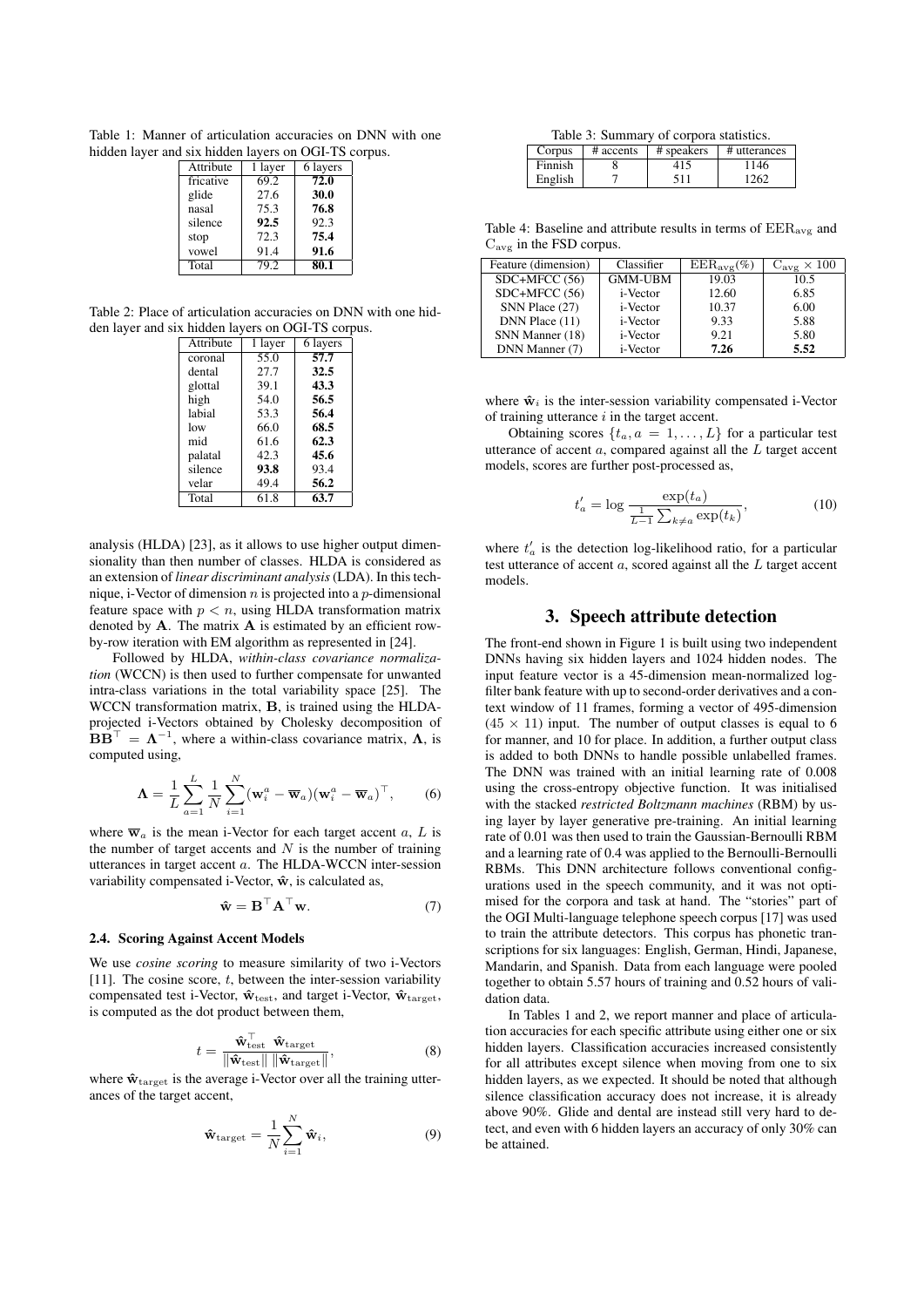Table 5: Comparison between per language results in the manner and DNN manner systems. Results are reported in terms of EER (%) on the NIST 2008 corpus.

| Accent          | <b>SNN Manner</b> | <b>DNN</b> Manner |
|-----------------|-------------------|-------------------|
| Cantonese       | 17.68             | 13.50             |
| Hindi           | 15.75             | 13.15             |
| Vietnamese      | 15.44             | 12.22             |
| Russian         | 13.16             | 10.00             |
| Korean          | 12.54             | 11.97             |
| Japanese        | 11.75             | 10.76             |
| Thai            | 11.70             | 9.31              |
| Total (average) | 14.00             | 11.55             |

Table 6: English results in terms of  $EER_{avg}(\%)$  and  $C_{avg}$  on the NIST 2008 SRE task.

| Feature (dimension) Classifier |          | $ \text{EER}_{\text{avg}}(\%) C_{\text{avg}} \times 100 $ |      |
|--------------------------------|----------|-----------------------------------------------------------|------|
| $SDC+MFCC(56)$                 | GMM-UBM  | 16.94                                                     | 9.00 |
| $SDC+MFCC(56)$                 | i-Vector | 13.82                                                     | 7.87 |
| SNN Place (27)                 | i-Vector | 12.00                                                     | 7.27 |
| DNN Place (11)                 | i-Vector | 11.11                                                     | 7.00 |
| SNN Manner (18)                | i-Vector | 11.09                                                     | 6.70 |
| DNN Manner (7)                 | i-Vector | 10.45                                                     | 6.50 |

# 4. Foreign accent recognition

To better appreciate experimental results reported in this paper, we compared our attribute-based systems against two spectralbased accent recognition systems based on SDC and MFCC feature vectors, respectively, which have proven to give best performance in foreign accent recognition tasks [26]. Accent classifiers in these two systems were built using either GMM-UBM [27] or i-Vector approach. According to [26], the UBM size was set to 512, i-Vector dimension to 1000 and HLDA output dimension to 180. The UBM and T-matrix were estimated from the same held-out set, not used in either training or testing the foreign accent models. In the following experiments, Finnish and English play the role of being the second language, respectively. Finnish experiments are carried out using the *Finnish language proficiency test* (FSD) (see [26] for details). English experiments are performed using a subset of NIST SRE 2008 corpus. In our experiments, we selected the test utterances from the original 10sec NIST SER 2008 cuts in order to keep the test setup inline with the standard language and accent recognition test. Statistics for the two corpora are given in Table 3.

Table 4 shows foreign accent recognition results on the Finnish corpus. The first two rows indicate that the i-Vector system outperforms the baseline GMM-UBM system when the same input features are used, which is inline with findings in [28, 29]. Replacing the spectral SDC+MFCC features with the attribute features, results indicate that manner and place systems outperform the SDC+MFCC-based i-Vector system by 27% and 18% relative improvements, in terms of  $EER_{\text{avg}}$ , respectively. In particular, the best performance is achieved using DNN manner within the i-Vector approach, yielding a  $EER_{\text{avg}}$  of 7.26%, which represents relative improvements of 21% over the shallow neural network (SNN) manner based accent recognition system. Similarly, in Table 6, we see same experimental setup but with the English corpus. We can again observe an improvement in English foreign accent recognition task using DNNs.

Above results indicate the effectiveness of the DNN attribute features over spectral SDC+MFCC and attribute features. Next, we compare the language-wise results achieved

Table 7: Comparison between per language results in the manner and DNN manner systems. Results are reported in terms of EER (%) on the FSD corpus.

| Accent          |       | <b>SNN Manner DNN Manner</b> |
|-----------------|-------|------------------------------|
| English         | 16.03 | 12.58                        |
| Estonian        | 15.44 | 13.18                        |
| Russian         | 14.21 | 13.03                        |
| Kurdish         | 14.00 | 13.67                        |
| Arabic          | 13.15 | 10.00                        |
| Albanian        | 12.32 | 10.11                        |
| Spanish         | 11.74 | 8.82                         |
| Turkish         | 10.41 | 9.00                         |
| Total (average) | 13.37 | 11.29                        |

by shallow and deep architecture for the manner case for the both the Finnish and the English task. We compensate against the lack of data, by performing a leave-one-speaker-out (LOSO) evaluation. More details of the experimental setup can be found in [28]. Table 7 shows per accent results in the Finnish corpus. We notice that the DNN modeling systematically improves per accent detection error rate. We also note that the difficulty of detection is now more clearly revealed to consist of three groups easiest being {Turkish, Spanish}, medium difficulty being {Albanian, Arabic} and the most difficult being {English, Russian, Estonian, Kurdish}. Table 5 shows per-accent recognition accuracy on the English task. In both Manner and DNN manner systems, Cantonese attains the lowest recognition accuracy with EER of 17.68% and 13.50%, respectively; and the easiest accent is Thai with EER of 11.70% and 9.31%, respectively, in both systems. We note that Russian is the only common accent in both Finnish and English experiments, residing in a medium difficulty group in both experiments.

# 5. Summary

In this paper, we have investigated into the use of deep architectures to improve accent recognition performances. In particular, we have designed two deep neural networks having six hidden layers with 1024 nodes per each for modelling speech attributes, namely manner and place of articulation. Experimental results have demonstrated that not only the effectiveness of DNNs for attribute classification, but also that deep neural modelling is useful in foreign accent recognition tasks. Specifically, an accent recognition performance improvement of 21% and 5.8% has been observed by moving from shallow to deep architecture for the Finnish and English task, respectively. We intend to expand further this line of research by exploiting multi-task learning approach at the front-end level in Figure 1, and evaluating other neural architectures, such as convolutional and recurrent deep neural networks.

### 6. Acknowledgements

This project was partially supported by the Academy of Finland projects 253120, 253000 and 283256 and Finnish Scientific Advisory Board for Defence (MATINE) project nr. 2500M-0036. Dr. Hautamäki and Dr. Siniscalchi were supported by the Nokia Visiting Professor Grants 201500062 and 201600008.